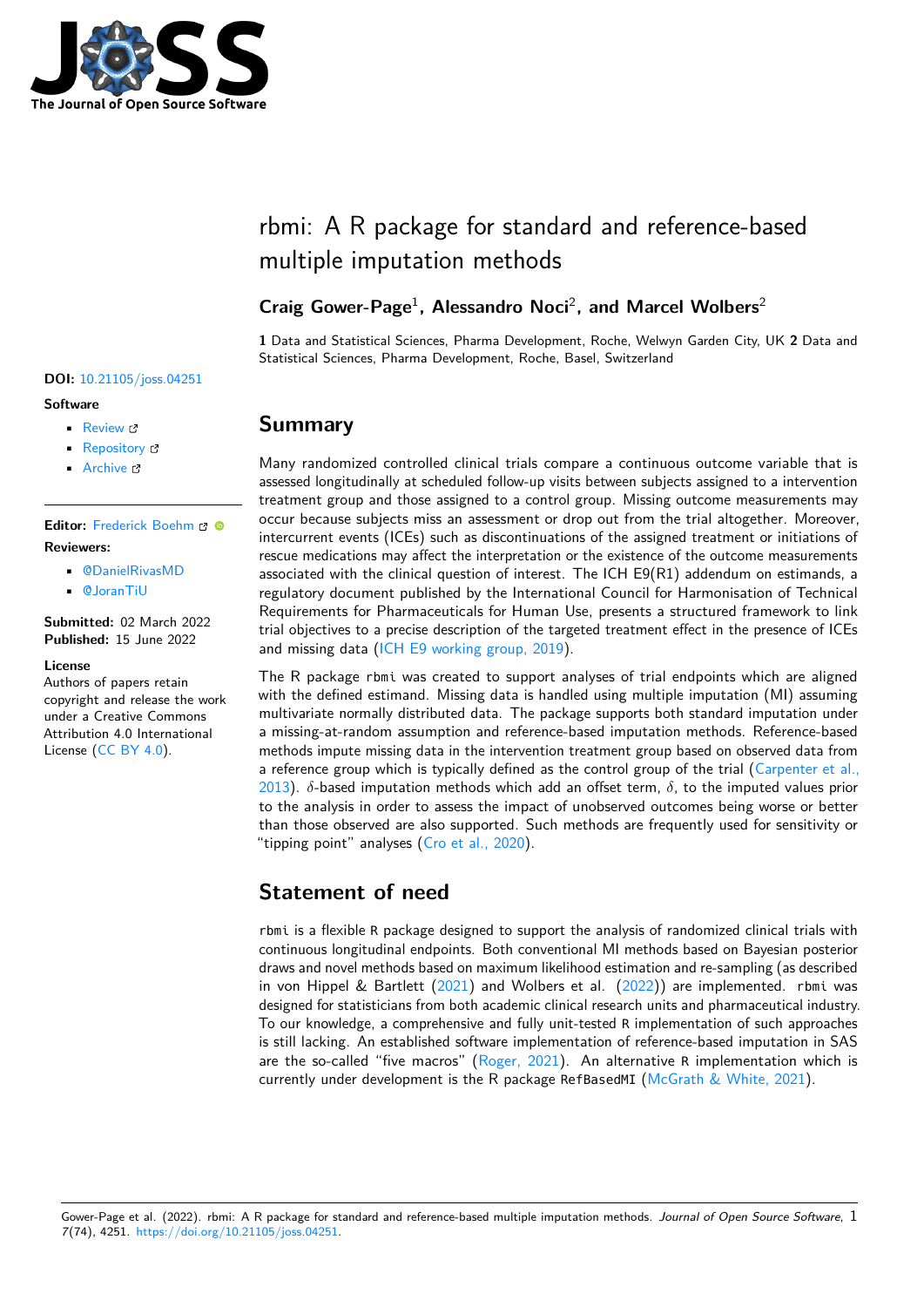

### **rbmi workflow**

All approaches implemented in rbmi follow a common workflow based on 4 core functions which are called sequentially:

- draws() fits the imputation models and stores their parameters
- impute() creates multiple imputed datasets
- analyse() analyses each of the multiple imputed datasets
- pool() combines the analysis results across imputed datasets into a single statistic

This modular design creates a user-friendly and extensible environment that allows the user to have direct control on all phases of the estimation process. In addition, a variety of helper functions have been implemented to further support the user.

The draws() function has 3 input arguments:

- data: The primary longitudinal data.frame containing the outcome variable and all covariates. The inclusion of time-varying covariates is also possible.
- data ice: A data.frame which specifies the first visit affected by an ICE and the imputation strategy for handling missing outcome data after the ICE. Imputation of missing data prior to any ICE is always under a missing-at-random assumption.
- method: The selected statistical approach which is defined by creating a method object by using one of:
	- **–** method\_bayes() for MI based on Bayesian posterior parameter draws from MCMC sampling and inference based on Rubin's rules [\(Carpenter et al., 2013\)](#page-2-1).
	- **–** method\_approxbayes(): as for method\_bayes() except that approximate Bayesian posterior draws are obtained via bootstrapping and maximum likelihood estimation (Little & Rubin [\(2002, sec. 10.2.3,](#page-2-7) part 6)).
	- **–** method\_condmean() for conditional mean imputation based on maximum likelihood estimation. Inference is based on re-sampling techniques (bootstrap or jackknife) as described in Wolbers et al. [\(2022\)](#page-2-4).
	- **–** method\_bmlmi() for bootstrapped maximum likelihood MI as described in von Hippel & Bartlett [\(2021\)](#page-2-3).

In addition to detailed help files for all functions, the package contains three vignettes: a quickstart vignette which describes the basic functionality, an advanced vignette which describes some of the advanced features, and a stat\_specs vignette which describes the statistical methodology.

## **Availability and testing**

rbmi is developed open source on https://github.com/insightsengineering/rbmi and major releases will also be uploaded to [CRAN.](https://cran.r-project.org/) All production code is required to have been reviewed by an independent programmer as well as pass a suite of automated unit tests which both define and document the expected input and output of each function. Additionally comparisons are made to similar software (namely the so-called "five macros" [\(Roger, 2021\)](#page-2-5) SAS implementation) to ensure consistency of results as well as to simulated datasets with known values. To date, rbmi has been used in two simulation studies reported in Wolbers et al. [\(2022\)](#page-2-4) and Noci et al. [\(2021\)](#page-2-8).

## **Author contributions and acknowledgements**

Craig Gower-Page and Alessandro Noci are the primary developers of the rbmi package. Marcel Wolbers initiated the project (jointly with Paul Delmar), specified the statistical methods and contributed to the documentation and vignettes.